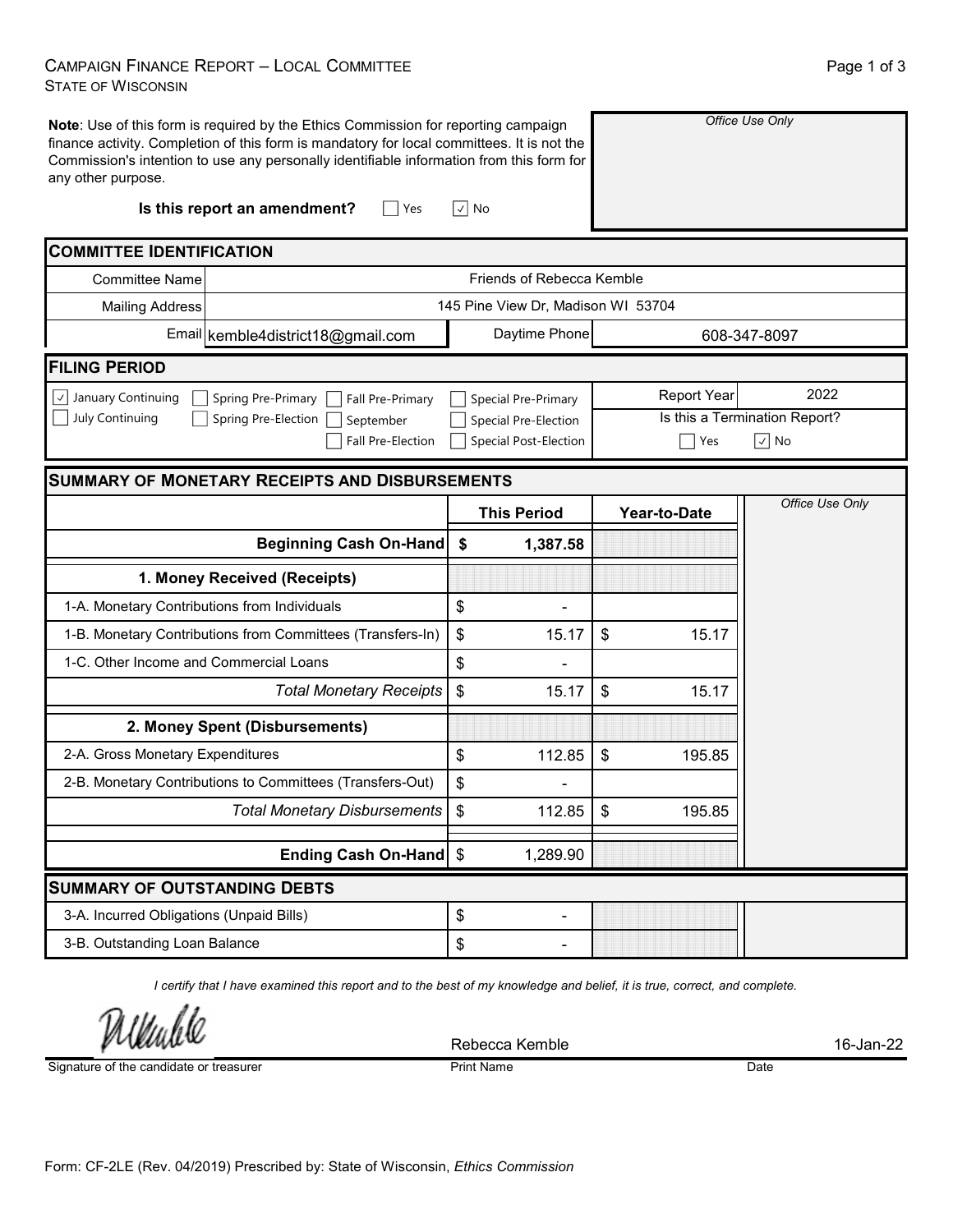## **Income** Schedule 1-B **Monetary Contributions from Committees (Transfers-In)** Page 2 of 3

| <b>Date</b> | <b>Committee Name</b>                      | <b>Address</b>         | City    | $\sim$<br>э      | Zip<br>Comments |                                             | Amount |     |
|-------------|--------------------------------------------|------------------------|---------|------------------|-----------------|---------------------------------------------|--------|-----|
| 7/31/2021   | -<br><br>Michele Ritt<br><b>Friends u.</b> | 145P<br>View L<br>Dınc | Madison | <b>181</b><br>۷V | 53704           | reimburse<br>domain fee ›<br>Hover web<br>. |        | ιJ. |